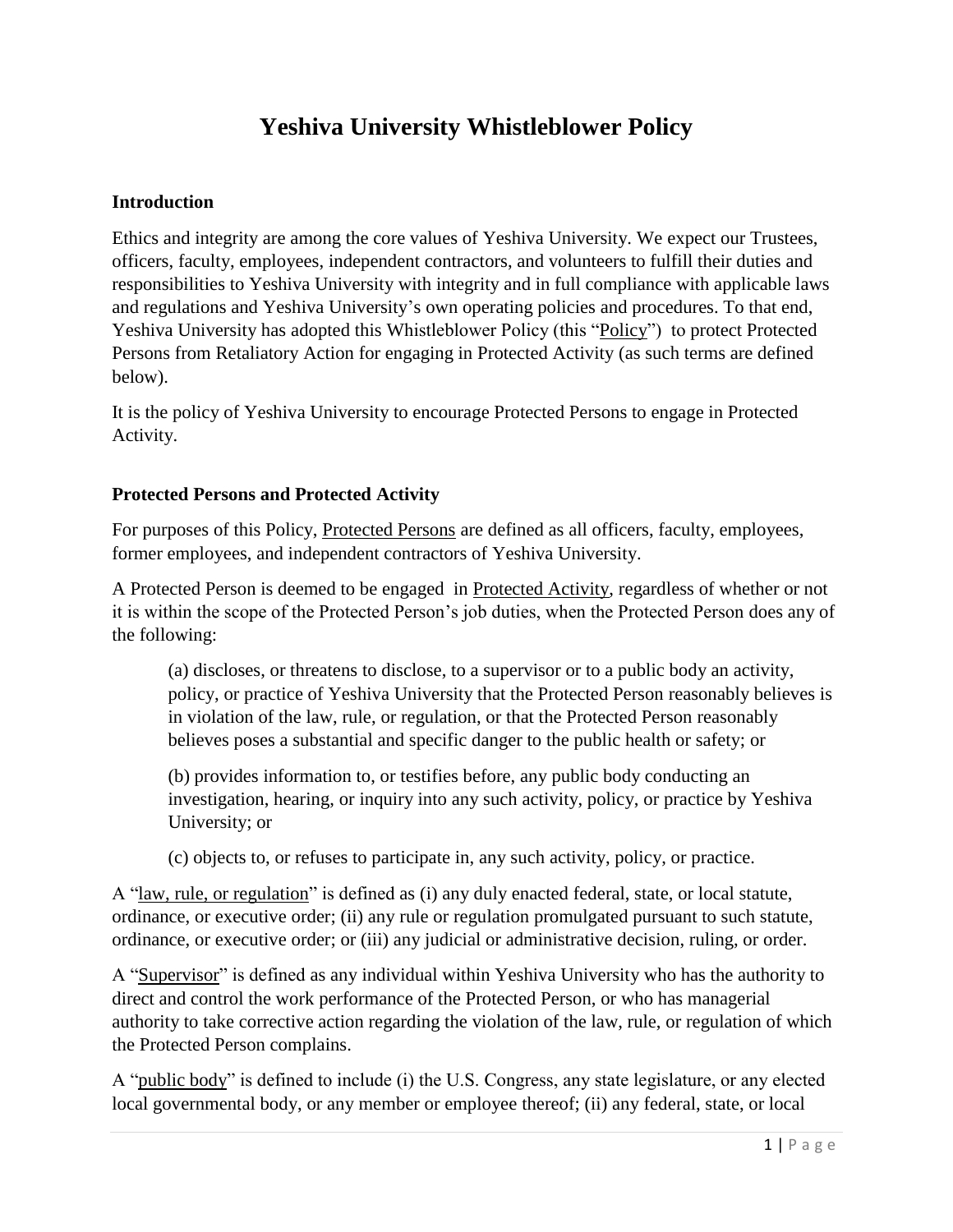court, or any member or employee thereof, or any grand or petit jury; (iii) any federal, state, or local regulatory, administrative, or public agency or authority, or instrumentality thereof; (iv) any federal, state, or local law enforcement agency, prosecutorial office, or police or peace officer; (v) any federal, state, or local department of an executive branch of government; or (vi) any division, board, bureau, office, committee, or commission of any of the public bodies described above in (i) through (v).

# **Retaliatory Action Is Prohibited**

Any Protected Person who engaged in Protected Activity will be protected from Retaliatory Action, which is defined as any adverse action taken by Yeshiva University, or an agent of Yeshiva University, to discharge, threaten, penalize, or in any other manner discriminate against any Protected Person who is engaging in Protected Activity, including:

(i) adverse employment actions or threats to take such adverse employment actions against a Protected Person in the terms of conditions of employment, including but not limited to discharge, suspension, or demotion;

(ii) actions or threats to take such actions that would adversely impact a Protected Person's current or future employment; or

(iii) threatening to contact, or contacting, United States immigration authorities, or otherwise reporting, or threatening to report, a Protected Person's suspected citizenship or immigration status, or the suspected citizenship or immigration status of a Protected Person's family or household member.

Any Trustee, officer, faculty, employee, independent contractor, or volunteer who retaliates against a Protected Person because such person has engaged in a Protected Activity in good faith is subject to discipline, up to and including termination of employment. This Policy is intended to encourage and enable Protected Persons to raise legitimate concerns.

The protection against Retaliatory Action pertaining to disclosure to a public body described above in clause (a) under Protected Persons and Protected Activity shall not apply to an individual who makes such disclosure to a public body unless (prior to such disclosure) the individual (i) has made a good faith effort to notify Yeshiva University by bringing the activity, policy, or practice to the attention of a supervisor of Yeshiva University and (ii) has afforded Yeshiva University a reasonable opportunity to correct such activity, policy, or practice. Such notification of Yeshiva University shall not be required where:

- (a) there is an imminent and serious danger to the public health or safety;
- (b) the individual reasonably believes that reporting to the supervisor would result in a destruction of evidence or other concealment of the activity, policy, or practice;
- (c) such activity, policy or practice could reasonably be expected to lead to endangering the welfare of a minor;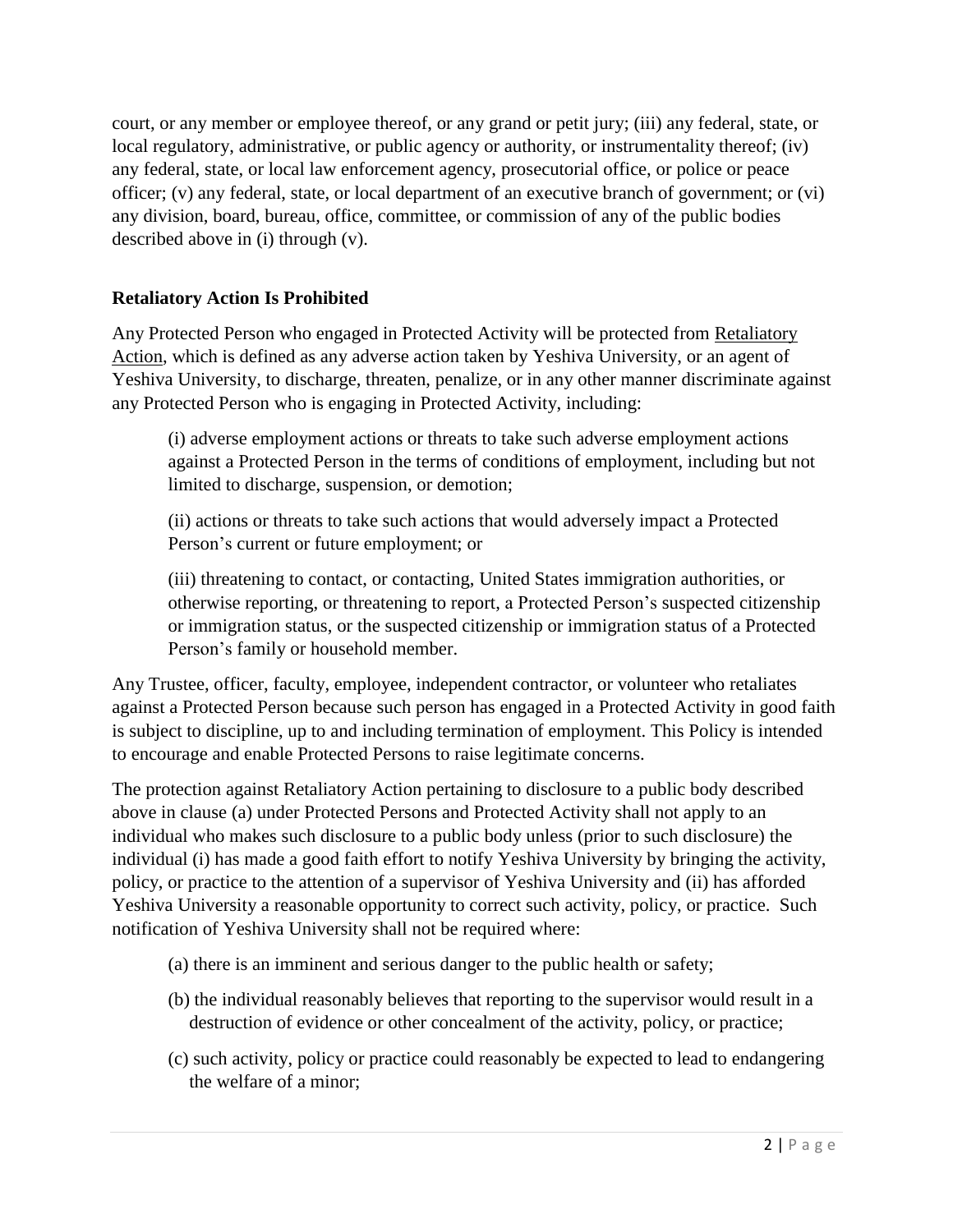- (d) the individual reasonably believes that reporting to the supervisor would result in physical harm to the individual or any other person; or
- (e) the individual reasonably believes that the supervisor is already aware of the activity, policy, or practice and will not correct such activity, policy, or practice.

Notwithstanding anything contained herein to the contrary, this Policy is not an employment contract and does not modify the employment relationship between Yeshiva University and its employees, nor does it change the fact that employees of Yeshiva University are employees at will.

Nothing contained herein is intended to provide any Protected Person with additional rights or causes of action, other than as provided by law.

# **Reporting Process**

Any activity, policy, or practice of Yeshiva University that any individual reasonably believes is in violation of the law, rule, or regulation, or that the individual reasonably believes poses a substantial and specific danger to the public health or safety, should be reported to any Supervisor at Yeshiva University, or can be reported directly to the Director of Internal Audit (the "IA Director") by calling 866-447-5052 or via the web at [https://secure.ethicspoint.com/domain/media/en/gui/77502/index.html.](https://secure.ethicspoint.com/domain/media/en/gui/77502/index.html) The IA Director is responsible for investigating, or supervising the investigation, of all such reports. Upon completion of the investigation, the results will be forwarded to the University's General Counsel and, if applicable, to the University's Chief Financial Officer, and any corrective action will be taken if warranted by the investigation. Any questions with regard to the scope, interpretation, or operation of this Policy should also be directed to the IA Director. The IA Director also shall report to the Audit Committee on material fraud allegations, and such other material allegations as appropriate.

The General Counsel, together with the Chief Financial Officer, shall address all reports regarding corporate accounting practices, internal controls, or auditing ("Accounting Concerns"). The IA Director shall immediately notify the General Counsel and the Chief Financial Officer of any Accounting Concern and shall work with them until its resolution. Promptly upon receipt, the General Counsel, together with the Chief Financial Officer, shall evaluate whether a reported activity constitutes an Accounting Concern and, if so, shall promptly determine what professional assistance, if any, it needs in order to conduct an investigation. Each of the General Counsel and the Chief Financial Officer will be free in its sole discretion to engage outside auditors, counsel, or other experts to assist in the investigation and in the analysis of results. In the event that the General Counsel and/or the Chief Financial Officer are the subject of the reported activity, the IA Director shall instead report the allegation to the University's Audit Committee and work with them on the resolution.

The IA Director may delegate the responsibility to investigate a reported activity, whether an Accounting Concern or otherwise, to one or more employees of Yeshiva University, or to any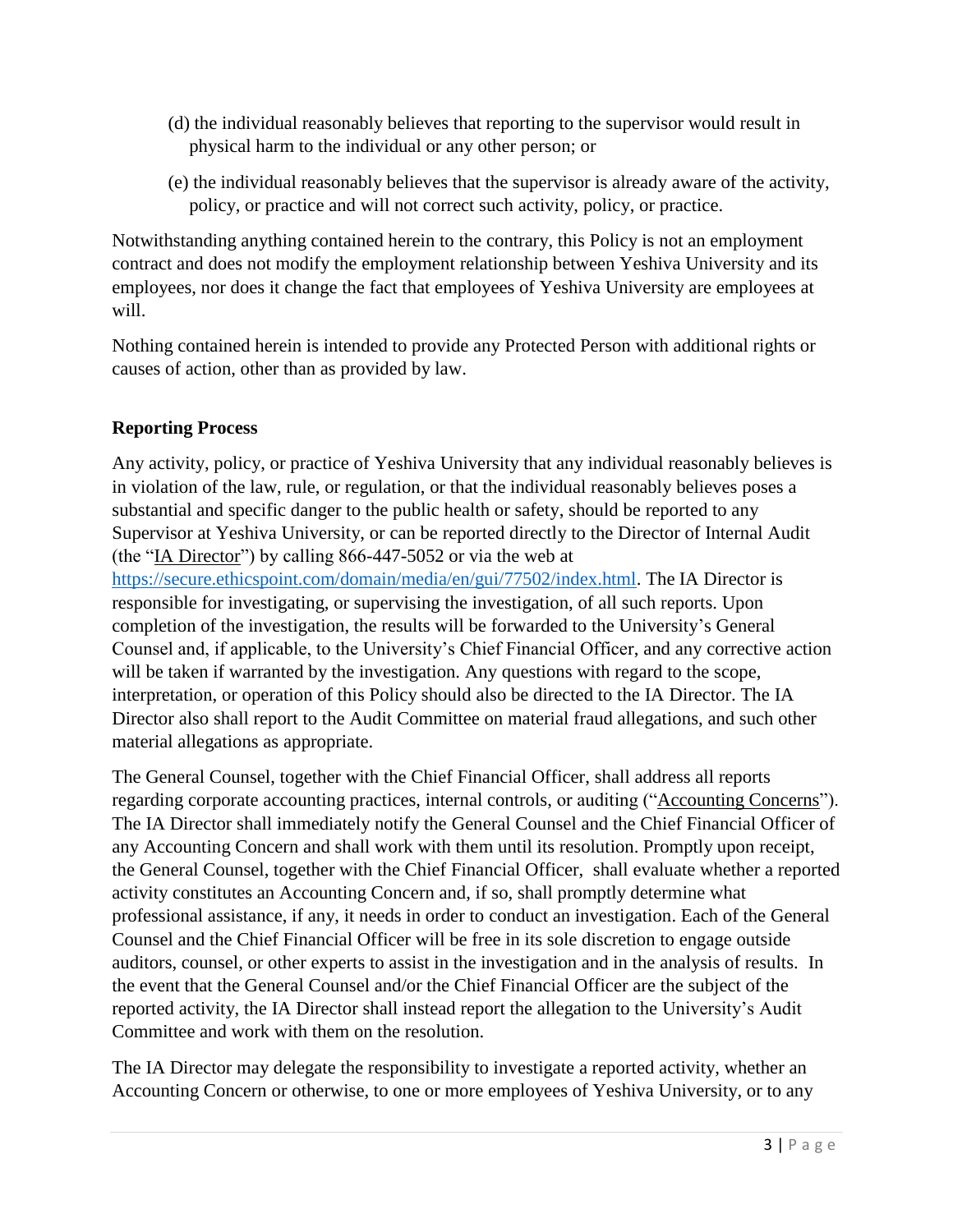other individual, including persons not employed by Yeshiva University, selected by the IA Director; provided that the IA Director may not delegate such responsibility to any employee or other individual who is the subject of the reported activity, or in a manner that would compromise either the identity of an employee who made the report anonymously or the confidentiality of the complaint or resulting investigation. Notwithstanding anything herein to the contrary, the scope, manner, and parameters of any investigation shall be determined by the General Counsel in its sole discretion, and Yeshiva University and its employees shall cooperate as necessary in connection with any such investigation.

## **Acting in Good Faith**

Anyone reporting an activity, policy, or practice of Yeshiva University that the individual reasonably believes is in violation of the law, rule, or regulation, or that the individual reasonably believes poses a substantial and specific danger to the public health or safety, must be acting in good faith and have reasonable grounds for believing the information disclosed indicates that a violation exists or that there is a substantial and specific danger to the public health or safety. Any allegations that prove not to be substantiated and which prove to have been made maliciously or knowingly to be false will be viewed as a serious disciplinary offense leading to disciplinary action up to and including termination of employment.

## **Confidentiality**

Internal reports may be submitted on a confidential basis by the individual or may be submitted anonymously. Such reports will be kept confidential to the extent possible, consistent with the need to conduct an adequate investigation.

# **Handling of Reported Activity**

The IA Director will promptly acknowledge receipt of each report, but only to the extent the reporting person's identity is disclosed or a return address is provided. All reports will be promptly investigated by the IA Director. The resolution of any such investigation will be within the sole discretion of the General Counsel, and appropriate corrective action will be taken as determined by the General Counsel if warranted by the investigation.

#### **Reporting Other Violations**

To the extent not considered Protected Activity under this Policy, violations of Yeshiva University's human resources policies, problems with co-workers or managers, or issues related to alleged employment discrimination or sexual or any other form of unlawful harassment should be reported pursuant to the personnel policies and procedures that are applicable to such matters.